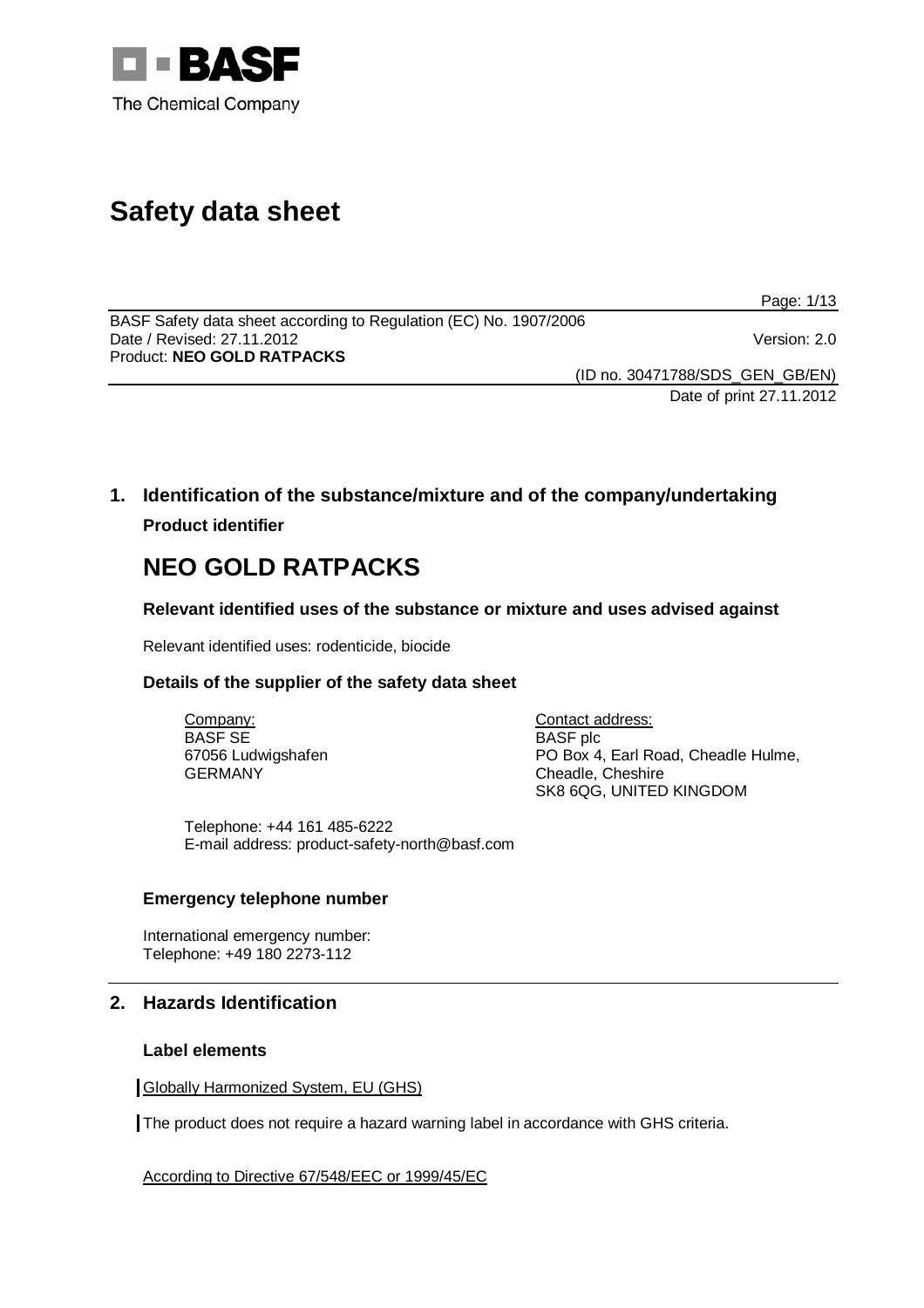Page: 2/13

BASF Safety data sheet according to Regulation (EC) No. 1907/2006 Date / Revised: 27.11.2012 **Date / Revised: 27.11.2012** Version: 2.0 Product: **NEO GOLD RATPACKS** 

(ID no. 30471788/SDS\_GEN\_GB/EN)

Date of print 27.11.2012

Classification/labelling in accordance with UK regulations.

| Keep locked-up and out of reach of children.                                       |
|------------------------------------------------------------------------------------|
| Keep away from food, drink and animal feeding stuffs.                              |
| When using do not eat, drink or smoke.                                             |
| Wear suitable gloves.                                                              |
| If swallowed, seek medical advice immediately and show this container<br>or label. |
|                                                                                    |

#### **Classification of the substance or mixture**

According to Regulation (EC) No 1272/2008 [CLP]

No need for classification according to GHS criteria for this product.

According to Directive 67/548/EEC or 1999/45/EC

Possible Hazards: No specific dangers known, if the regulations/notes for storage and handling are considered.

#### **Other hazards**

According to Regulation (EC) No 1272/2008 [CLP]

See section 12 - Results of PBT and vPvB assessment.

This product is hazardous to mammals, including domesticated animals, and birds. Exposure of nontarget animals should be prevented.

# **3. Composition/Information on Ingredients**

## **Mixtures**

Chemical nature

Biocidal product, rodenticide, Bait

Contains: Difenacoum (Content (W/W): 0.005 %)

Hazardous ingredients (GHS) according to Regulation (EC) No. 1272/2008

Does not contain any hazardous ingredients.

Hazardous ingredients according to Directive 1999/45/EC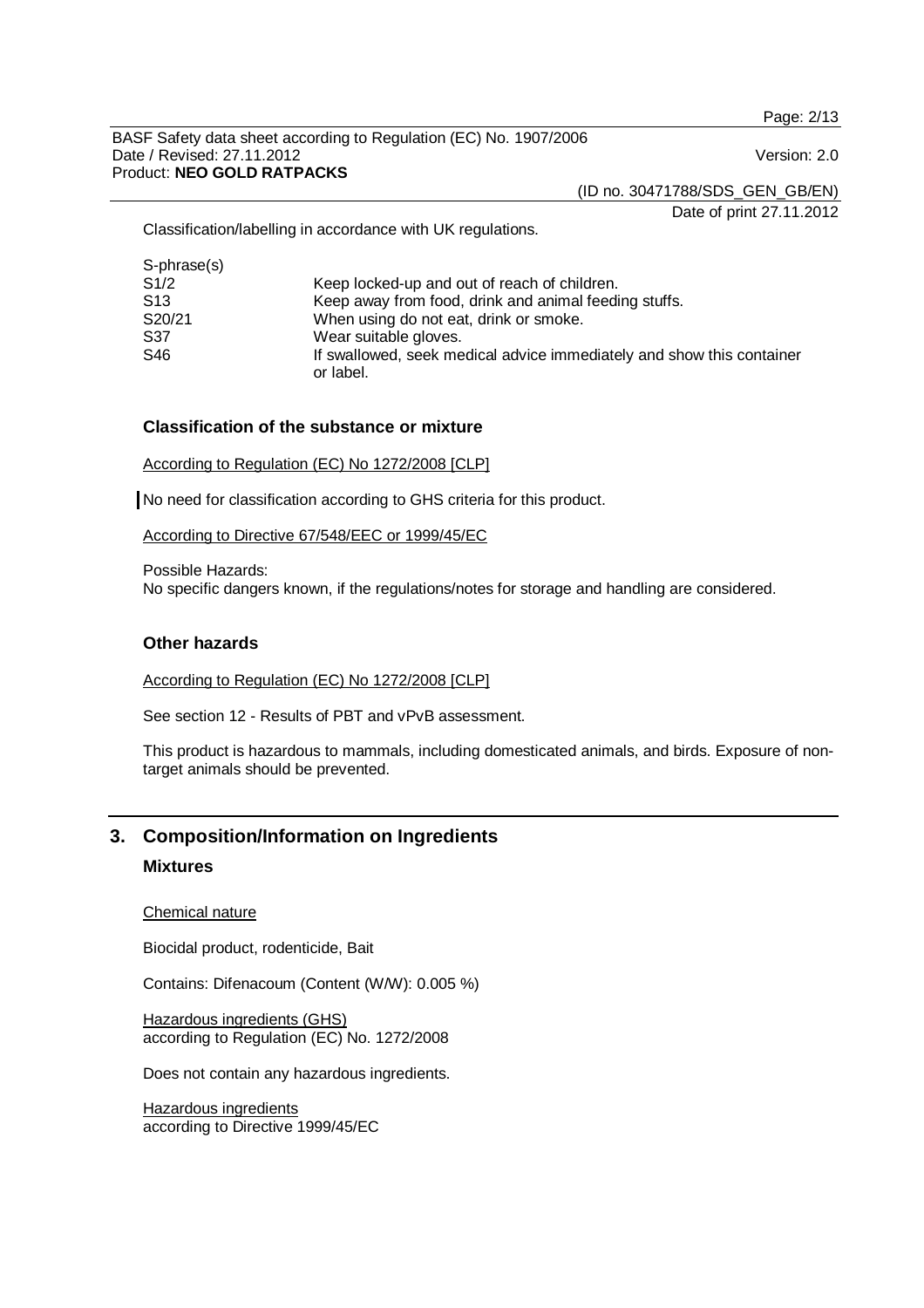Page: 3/13

BASF Safety data sheet according to Regulation (EC) No. 1907/2006 Date / Revised: 27.11.2012 **Date / Revised: 27.11.2012** Version: 2.0 Product: **NEO GOLD RATPACKS** 

(ID no. 30471788/SDS\_GEN\_GB/EN)

Date of print 27.11.2012

Does not contain any hazardous ingredients.

# **4. First-Aid Measures**

#### **Description of first aid measures**

Show container, label and/or safety data sheet to physician.

If inhaled: Keep patient calm, remove to fresh air.

On skin contact: Wash thoroughly with soap and water.

On contact with eyes: Wash affected eyes for at least 15 minutes under running water with eyelids held open.

On ingestion: Rinse mouth and then drink plenty of water.

#### **Most important symptoms and effects, both acute and delayed**

Symptoms: coagulation disorders

Increased tendency to bleed.

In severe cases, massive bleeding from internal organs may result in circulatory shock, which could prove fatal.

The onset of symptoms is delayed for up to 4 days after uptake.

Hazards: The substance / product is an anticoagulant rodenticide with a coumarin-type mode of action.

#### **Indication of any immediate medical attention and special treatment needed**

Treatment: Symptomatic treatment (decontamination, vital functions). Antidote: Vitamin K1 preparation as antidote.

## **5. Fire-Fighting Measures**

#### **Extinguishing media**

Suitable extinguishing media: water spray, dry powder, foam

Unsuitable extinguishing media for safety reasons: carbon dioxide

#### **Special hazards arising from the substance or mixture**

carbon monoxide, Carbon dioxide, nitrogen oxides The substances/groups of substances mentioned can be released in case of fire.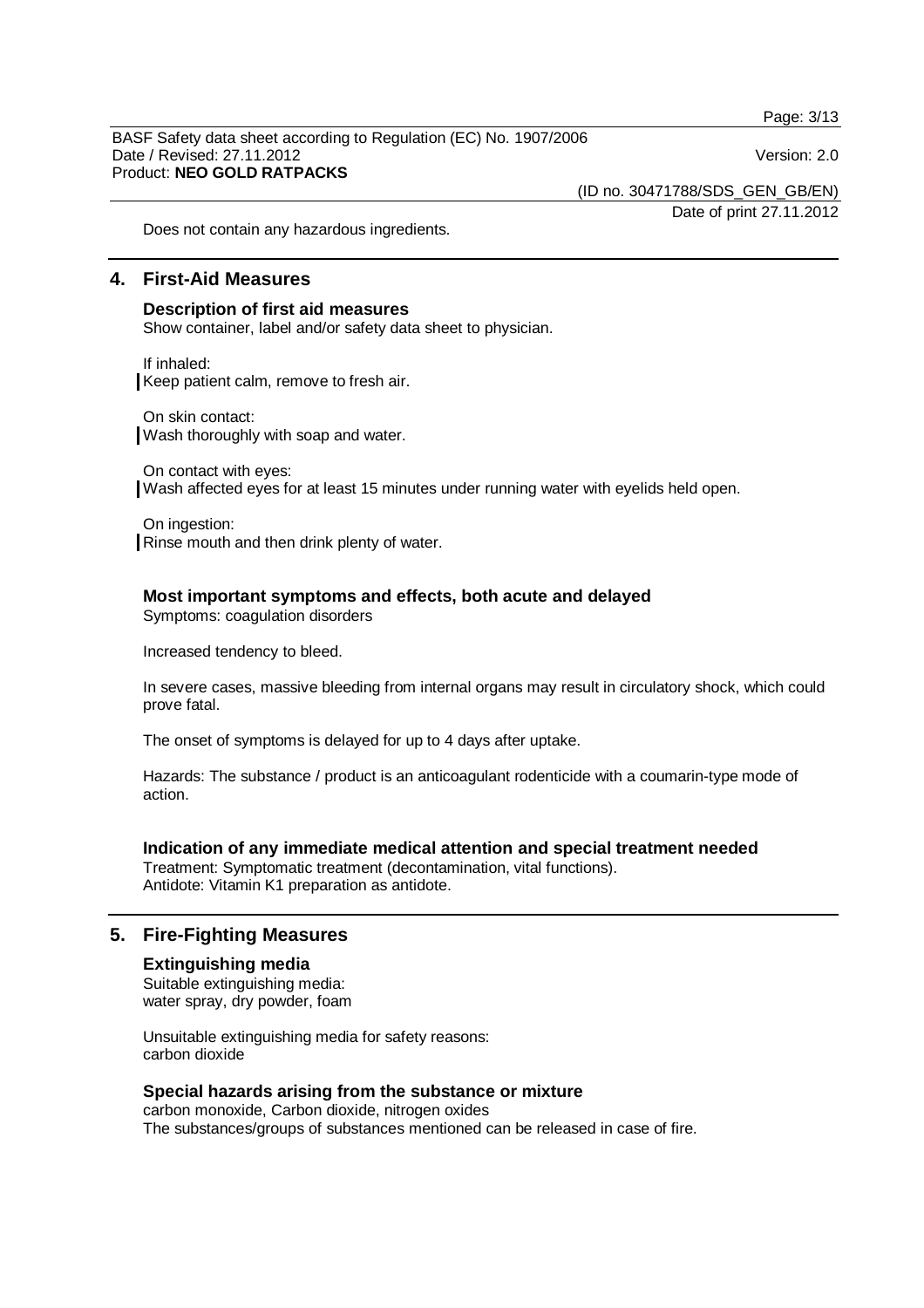Page: 4/13

BASF Safety data sheet according to Regulation (EC) No. 1907/2006 Date / Revised: 27.11.2012 **Date / Revised: 27.11.2012** Version: 2.0 Product: **NEO GOLD RATPACKS** 

(ID no. 30471788/SDS\_GEN\_GB/EN)

Date of print 27.11.2012

## **Advice for fire-fighters**

Special protective equipment:

Wear self-contained breathing apparatus and chemical-protective clothing.

Further information:

Collect contaminated extinguishing water separately, do not allow to reach sewage or effluent systems. Dispose of fire debris and contaminated extinguishing water in accordance with official regulations. In case of fire and/or explosion do not breathe fumes. Keep containers cool by spraying with water if exposed to fire.

## **6. Accidental Release Measures**

#### **Personal precautions, protective equipment and emergency procedures**

Avoid dust formation. Use personal protective clothing. Avoid contact with the skin, eyes and clothing.

#### **Environmental precautions**

Do not allow contamination of public drains or surface or ground waters. Inform local water plc if spillage enters drains and the Environment Agency (England & Wales), the Scottish Environmental Protection Agency (Scotland), or the Environment and Heritage Service (Northern Ireland) if it enters surface or ground waters. Keep people and animals away.

#### **Methods and material for containment and cleaning up**

For small amounts: Contain with dust binding material and dispose of.

For large amounts: Sweep/shovel up.

Avoid raising dust. Dispose of absorbed material in accordance with regulations. Collect waste in suitable containers, which can be labeled and sealed. Clean contaminated floors and objects thoroughly with water and detergents, observing environmental regulations.

#### **Reference to other sections**

Information regarding exposure controls/personal protection and disposal considerations can be found in section 8 and 13.

## **7. Handling and Storage**

#### **Precautions for safe handling**

No special measures necessary if stored and handled correctly. Ensure thorough ventilation of stores and work areas. When using do not eat, drink or smoke. Hands and/or face should be washed before breaks and at the end of the shift.

Do not apply in the open – cover bait points or use bait boxes. If dead and/or dying rats or mice are found during and after the control program, these must be cleared away immediately in order to avoid secondary poisoning phenomena.

#### Protection against fire and explosion:

Dust can form an explosive mixture with air. Avoid dust formation. Prevent electrostatic charge sources of ignition should be kept well clear - fire extinguishers should be kept handy.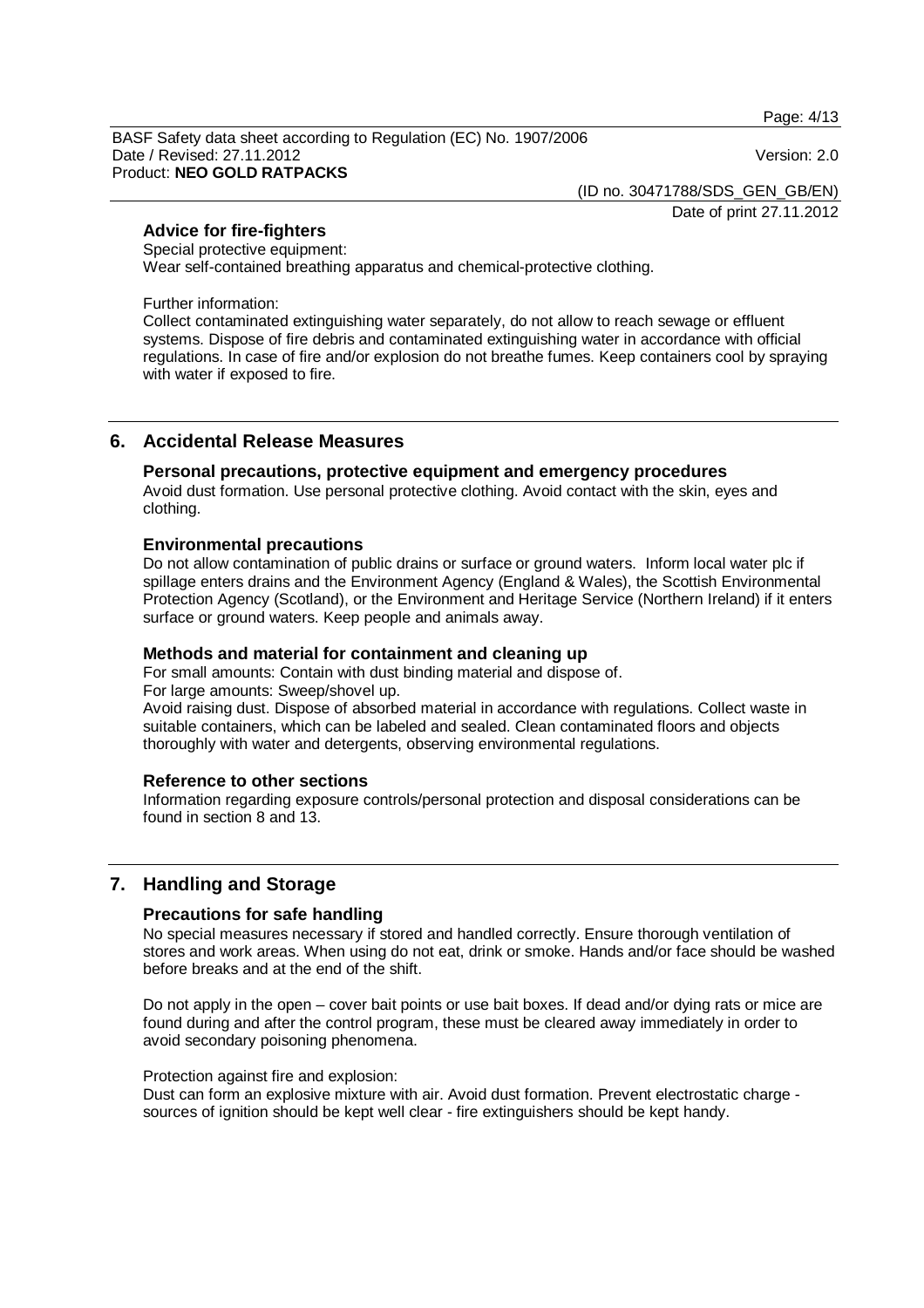Page: 5/13

BASF Safety data sheet according to Regulation (EC) No. 1907/2006 Date / Revised: 27.11.2012 **Date / Revised: 27.11.2012** Version: 2.0 Product: **NEO GOLD RATPACKS** 

(ID no. 30471788/SDS\_GEN\_GB/EN)

Date of print 27.11.2012

## **Conditions for safe storage, including any incompatibilities**

Segregate from foods and animal feeds. Odour-sensitive: Segregate from products releasing odours. Further information on storage conditions: Protect against moisture. Keep away from heat. Protect from direct sunlight.

#### **Specific end use(s)**

For the relevant identified use(s) listed in Section 1 the advice mentioned in this section 7 is to be observed.

# **8. Exposure Controls/Personal Protection**

## **Control parameters**

Components with occupational exposure limits

No occupational exposure limits known.

Refer to the current edition of HSE Guidance Note EH40 Occupational Exposure Limits (United Kingdom). For normal use and handling refer to the product label/leaflet. In all other cases the following apply.

#### **Exposure controls**

Personal protective equipment

Respiratory protection: Respiratory protection not required.

Hand protection:

Protective gloves (EN 374) are required for the safe handling of this product and are also recommended for protection against rodent-borne diseases. e.g. nitrile rubber (0.4 mm), chloroprene rubber (0.5 mm), polyvinylchloride (0.7 mm) and other Manufacturer's directions for use should be observed because of great diversity of types.

Eye protection:

Required when there is a risk of eye contact., Safety glasses with side-shields (frame goggles) (e.g. EN 166)

Body protection:

Body protection must be chosen depending on activity and possible exposure, e.g. apron, protecting boots, chemical-protection suit (according to EN 14605 in case of splashes or EN ISO 13982 in case of dust).

#### General safety and hygiene measures

Handle in accordance with good industrial hygiene and safety practice. Wearing of closed work clothing is recommended. Store work clothing separately. Keep away from food, drink and animal feeding stuffs.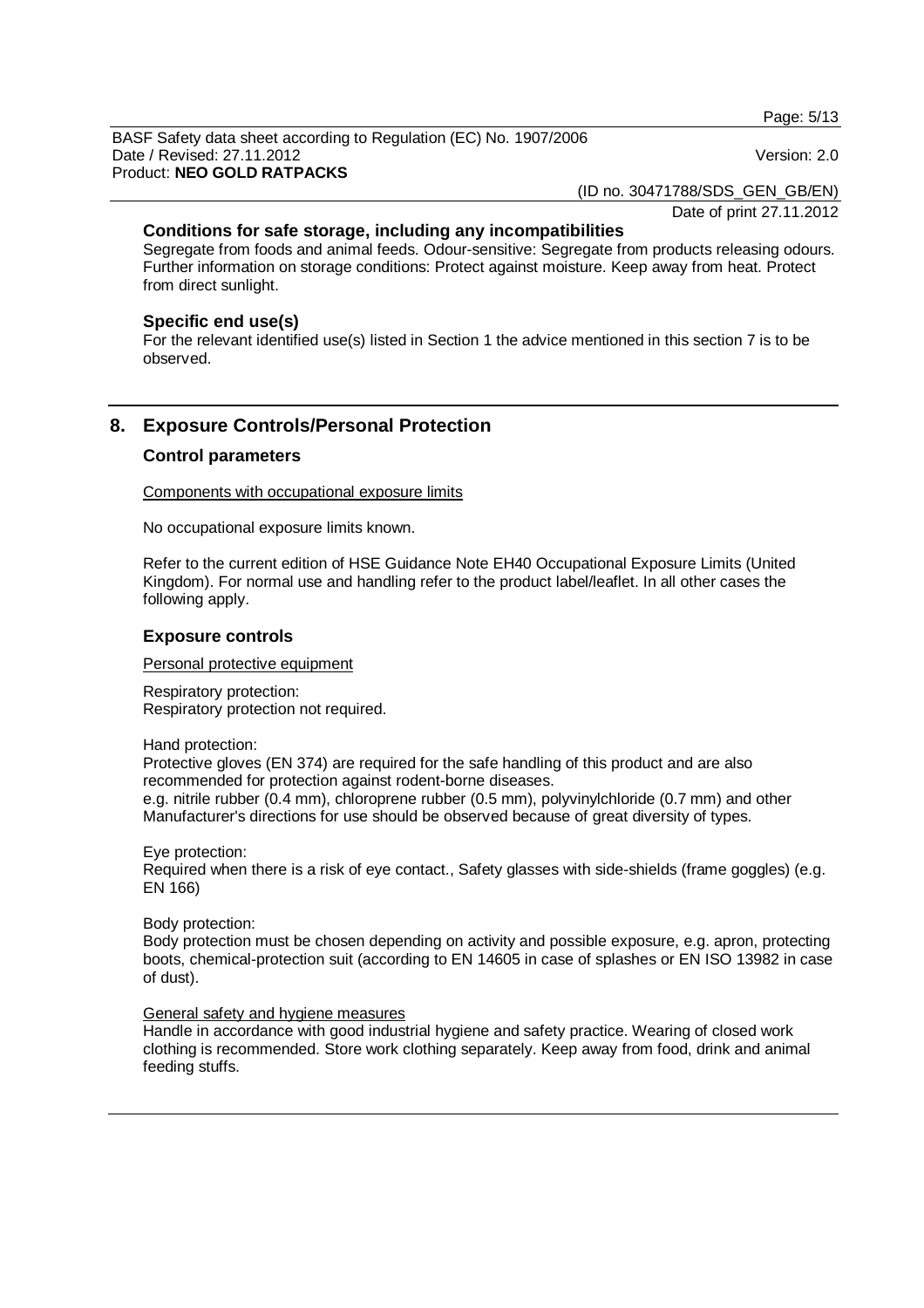Page: 6/13

BASF Safety data sheet according to Regulation (EC) No. 1907/2006 Date / Revised: 27.11.2012 <br>
Version: 2.0 Product: **NEO GOLD RATPACKS** 

(ID no. 30471788/SDS\_GEN\_GB/EN) Date of print 27.11.2012

# **9. Physical and Chemical Properties**

# **Information on basic physical and chemical properties**

|                                                     | Form:                                 | solid, granules                                    |  |
|-----------------------------------------------------|---------------------------------------|----------------------------------------------------|--|
|                                                     | Colour:                               | blue-green                                         |  |
|                                                     | Odour:                                | odourless                                          |  |
|                                                     | Odour threshold:                      |                                                    |  |
|                                                     |                                       | not applicable, odour not perceivable              |  |
|                                                     | pH value:                             |                                                    |  |
|                                                     |                                       | not soluble, The statements are                    |  |
|                                                     |                                       | based on the properties of the                     |  |
|                                                     |                                       | individual components.                             |  |
|                                                     | Melting point:                        |                                                    |  |
|                                                     |                                       | not applicable                                     |  |
|                                                     | Boiling point:                        |                                                    |  |
|                                                     |                                       |                                                    |  |
|                                                     |                                       | not applicable                                     |  |
|                                                     | Flash point:                          |                                                    |  |
|                                                     |                                       | not applicable                                     |  |
|                                                     | Evaporation rate:                     |                                                    |  |
|                                                     |                                       | not applicable                                     |  |
|                                                     | Flammability:                         | not flammable                                      |  |
|                                                     | Lower explosion limit:                |                                                    |  |
|                                                     |                                       | not determined                                     |  |
|                                                     | Upper explosion limit:                |                                                    |  |
|                                                     |                                       | not determined                                     |  |
|                                                     | Vapour pressure:                      |                                                    |  |
|                                                     |                                       | not applicable                                     |  |
|                                                     | Density:                              | approx. 0.83 g/cm3                                 |  |
|                                                     |                                       | (20 °C)                                            |  |
| Relative vapour density (air):                      |                                       |                                                    |  |
|                                                     |                                       | not determined                                     |  |
|                                                     | Solubility in water:                  | not soluble                                        |  |
| Information on: Difenacoum                          |                                       |                                                    |  |
| Partitioning coefficient n-octanol/water (log Kow): |                                       | 7.6                                                |  |
|                                                     |                                       | (20 °C)                                            |  |
|                                                     |                                       |                                                    |  |
|                                                     | Self ignition:                        |                                                    |  |
|                                                     |                                       | not self-igniting<br>Information based on the main |  |
|                                                     |                                       |                                                    |  |
|                                                     |                                       | components.                                        |  |
|                                                     | Thermal decomposition: not determined |                                                    |  |
|                                                     | Viscosity, dynamic:                   |                                                    |  |
|                                                     |                                       | not applicable                                     |  |
|                                                     | Explosion hazard:                     | not explosive                                      |  |
|                                                     | Fire promoting properties:            | not fire-propagating                               |  |

## **Other information**

#### Other Information:

If necessary, information on other physical and chemical parameters is indicated in this section.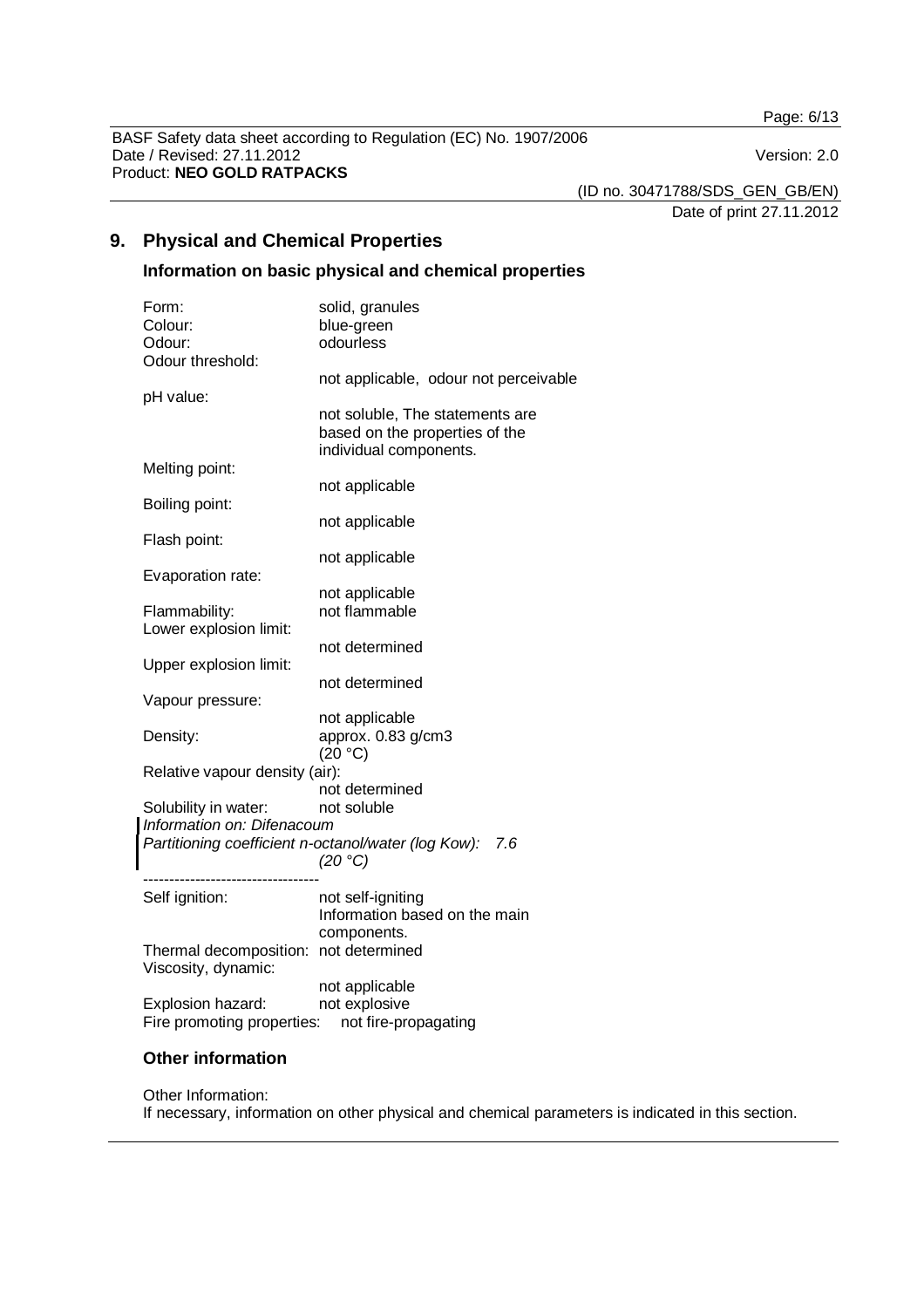Page: 7/13

BASF Safety data sheet according to Regulation (EC) No. 1907/2006 Date / Revised: 27.11.2012 Version: 2.0 Product: **NEO GOLD RATPACKS** 

(ID no. 30471788/SDS\_GEN\_GB/EN)

Date of print 27.11.2012

## **10. Stability and Reactivity**

#### **Reactivity**

No hazardous reactions if stored and handled as prescribed/indicated.

#### **Chemical stability**

The product is stable if stored and handled as prescribed/indicated.

#### **Possibility of hazardous reactions**

No hazardous reactions if stored and handled as prescribed/indicated.

#### **Conditions to avoid**

See MSDS section 7 - Handling and storage.

#### **Incompatible materials**

Substances to avoid: strong acids, strong bases, strong oxidizing agents

#### **Hazardous decomposition products**

Hazardous decomposition products: No hazardous decomposition products if stored and handled as prescribed/indicated.

## **11. Toxicological Information**

#### **Information on toxicological effects**

#### Acute toxicity

Assessment of acute toxicity:

Virtually nontoxic after a single ingestion. Virtually nontoxic by inhalation. Virtually nontoxic after a single skin contact. The product has not been tested. The statement has been derived from the properties of the individual components.

Experimental/calculated data: LD50 rat (oral): 36,000 mg/kg

LC50 rat (by inhalation): 72.92 - 116.96 mg/l 4 h

LD50 rat (dermal): 1,260,000 mg/kg

**Irritation** 

Assessment of irritating effects:

Not irritating to the skin. Not irritating to the eyes. The product has not been tested. The statement has been derived from the properties of the individual components.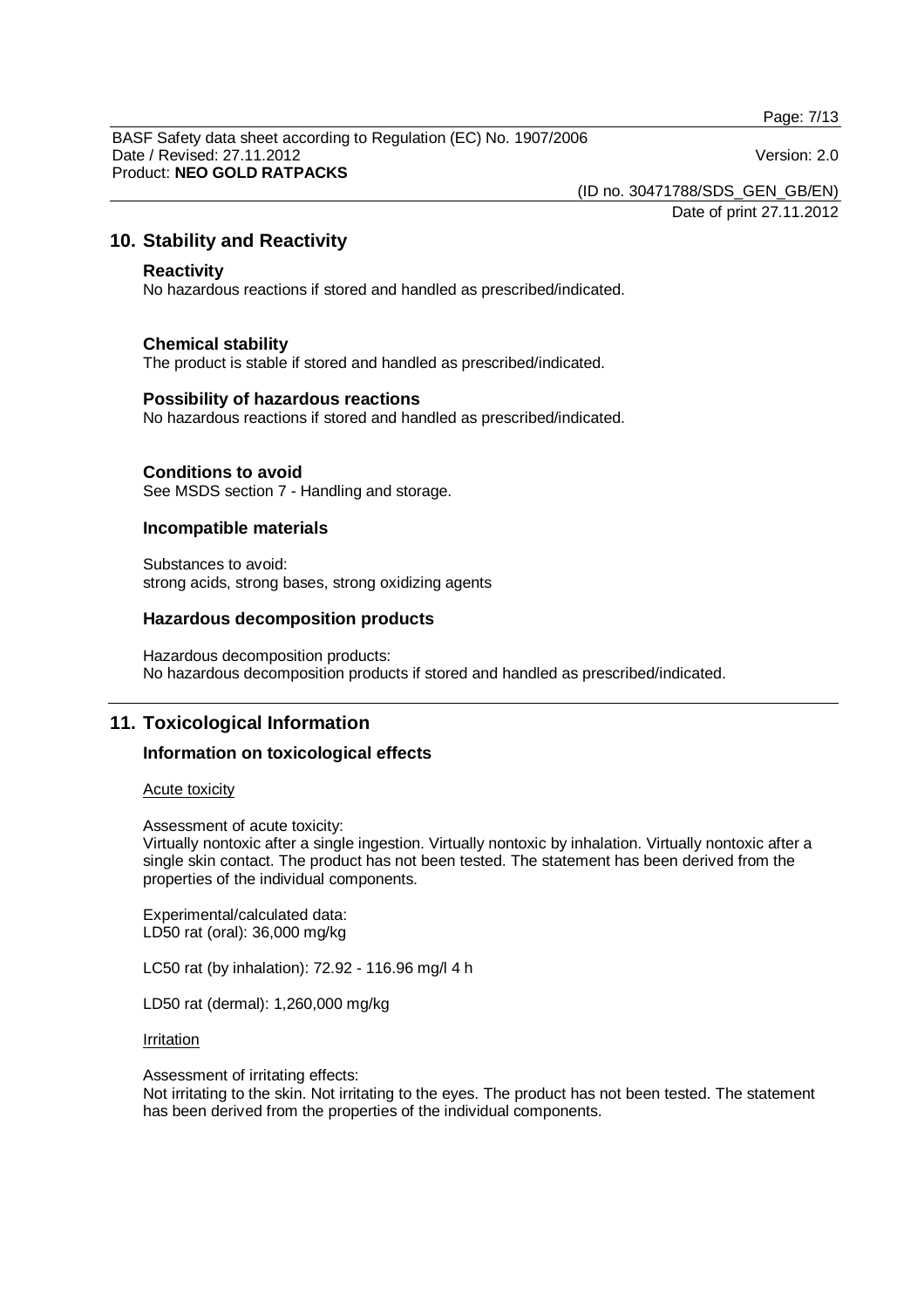Page: 8/13

BASF Safety data sheet according to Regulation (EC) No. 1907/2006 Date / Revised: 27.11.2012 **Date / Revised: 27.11.2012** Version: 2.0 Product: **NEO GOLD RATPACKS** 

(ID no. 30471788/SDS\_GEN\_GB/EN)

Date of print 27.11.2012

Experimental/calculated data: Skin corrosion/irritation rabbit: non-irritant

Serious eye damage/irritation rabbit: non-irritant

Respiratory/Skin sensitization

#### Assessment of sensitization:

There is no evidence of a skin-sensitizing potential. The product has not been tested. The statement has been derived from the properties of the individual components.

# Experimental/calculated data:

guinea pig: Skin sensitizing effects were not observed in animal studies.

#### Germ cell mutagenicity

#### Assessment of mutagenicity:

Mutagenicity tests revealed no genotoxic potential. The product has not been tested. The statement has been derived from the properties of the individual components.

#### **Carcinogenicity**

Assessment of carcinogenicity:

The results of various animal studies gave no indication of a carcinogenic effect. The product has not been tested. The statement has been derived from the properties of the individual components.

#### Reproductive toxicity

Assessment of reproduction toxicity:

The results of animal studies gave no indication of a fertility impairing effect. The product has not been tested. The statement has been derived from the properties of the individual components.

#### Developmental toxicity

Assessment of teratogenicity:

Animal studies gave no indication of a developmental toxic effect at doses that were not toxic to the parental animals. The product has not been tested. The statement has been derived from the properties of the individual components.

#### Repeated dose toxicity and Specific target organ toxicity (repeated exposure)

Assessment of repeated dose toxicity: The product has not been tested. The statement has been derived from the properties of the individual components.

#### *Information on: Difenacoum*

*Assessment of repeated dose toxicity: Repeated exposure to small quantities may affect certain organs. Damages the coagulation system.*  ----------------------------------

Other relevant toxicity information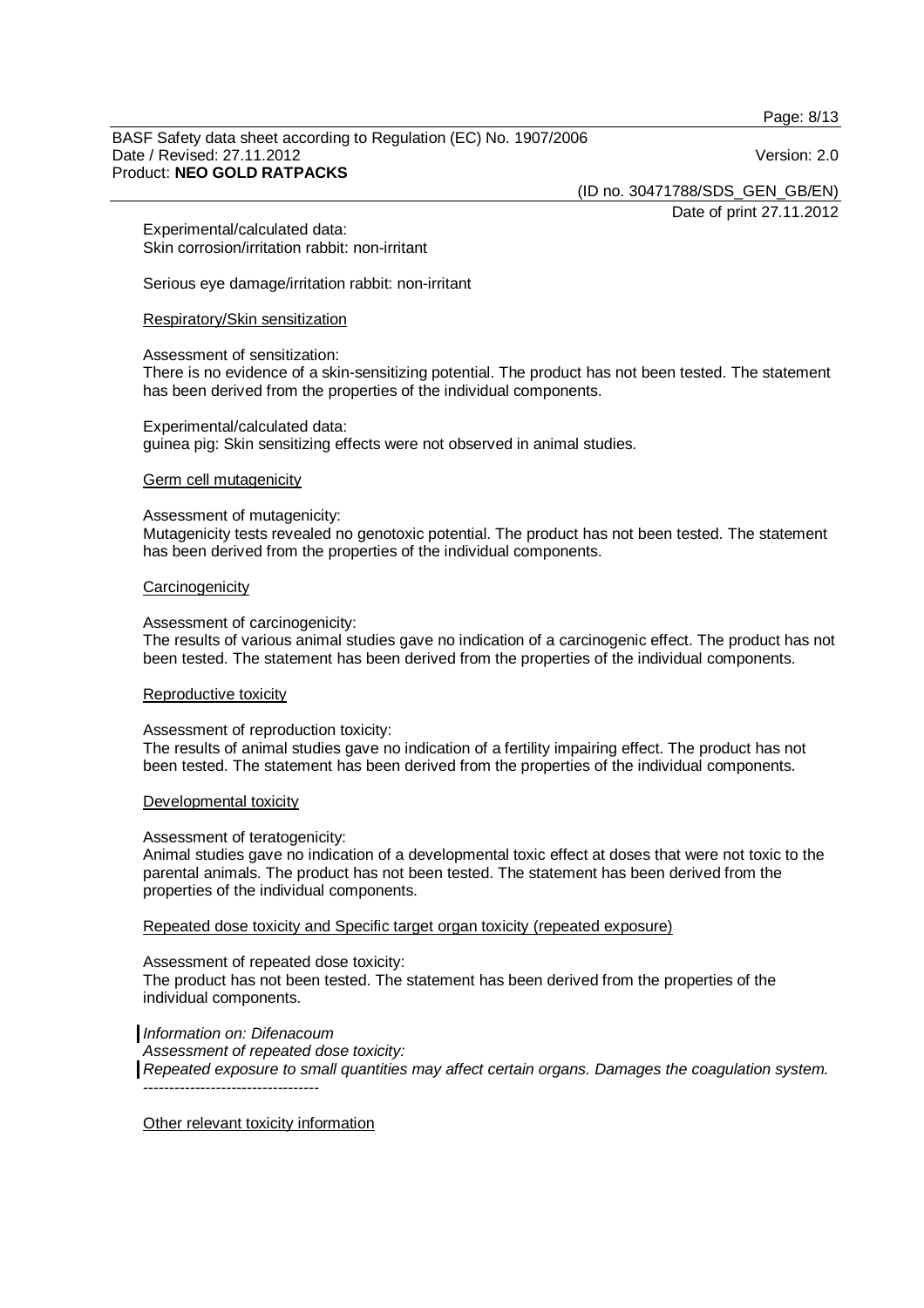Page: 9/13

BASF Safety data sheet according to Regulation (EC) No. 1907/2006 Date / Revised: 27.11.2012 Version: 2.0 Product: **NEO GOLD RATPACKS** 

(ID no. 30471788/SDS\_GEN\_GB/EN)

Date of print 27.11.2012

Misuse can be harmful to health.

## **12. Ecological Information**

#### **Toxicity**

Assessment of aquatic toxicity: There is a high probability that the product is not acutely harmful to aquatic organisms.

The product has not been tested. The statement has been derived from the properties of the individual components.

*Information on: Difenacoum Toxicity to fish: LC50 (96 h) 0.064 mg/l, Oncorhynchus mykiss (Directive 92/69/EEC, C.1)*  ----------------------------------

*Information on: Difenacoum Aquatic invertebrates: EC50 (48 h) 0.52 mg/l, Daphnia magna (Directive 92/69/EEC, C.2)*   $-$ 

*Information on: Difenacoum Aquatic plants: No observed effect concentration (72 h) 0.25 mg/l (growth rate), Pseudokirchneriella subcapitata (Guideline 92/69/EEC, C.3)*  ----------------------------------

Assessment of terrestrial toxicity: Hazardous to birds and mammals.

#### **Persistence and degradability**

Assessment biodegradation and elimination (H2O): The product has not been tested. The statement has been derived from the properties of the individual components.

*Information on: Difenacoum Assessment biodegradation and elimination (H2O): Not readily biodegradable (by OECD criteria).*  ----------------------------------

#### **Bioaccumulative potential**

Assessment bioaccumulation potential: The product has not been tested. The statement has been derived from the properties of the individual components.

*Information on: Difenacoum Bioaccumulation potential:*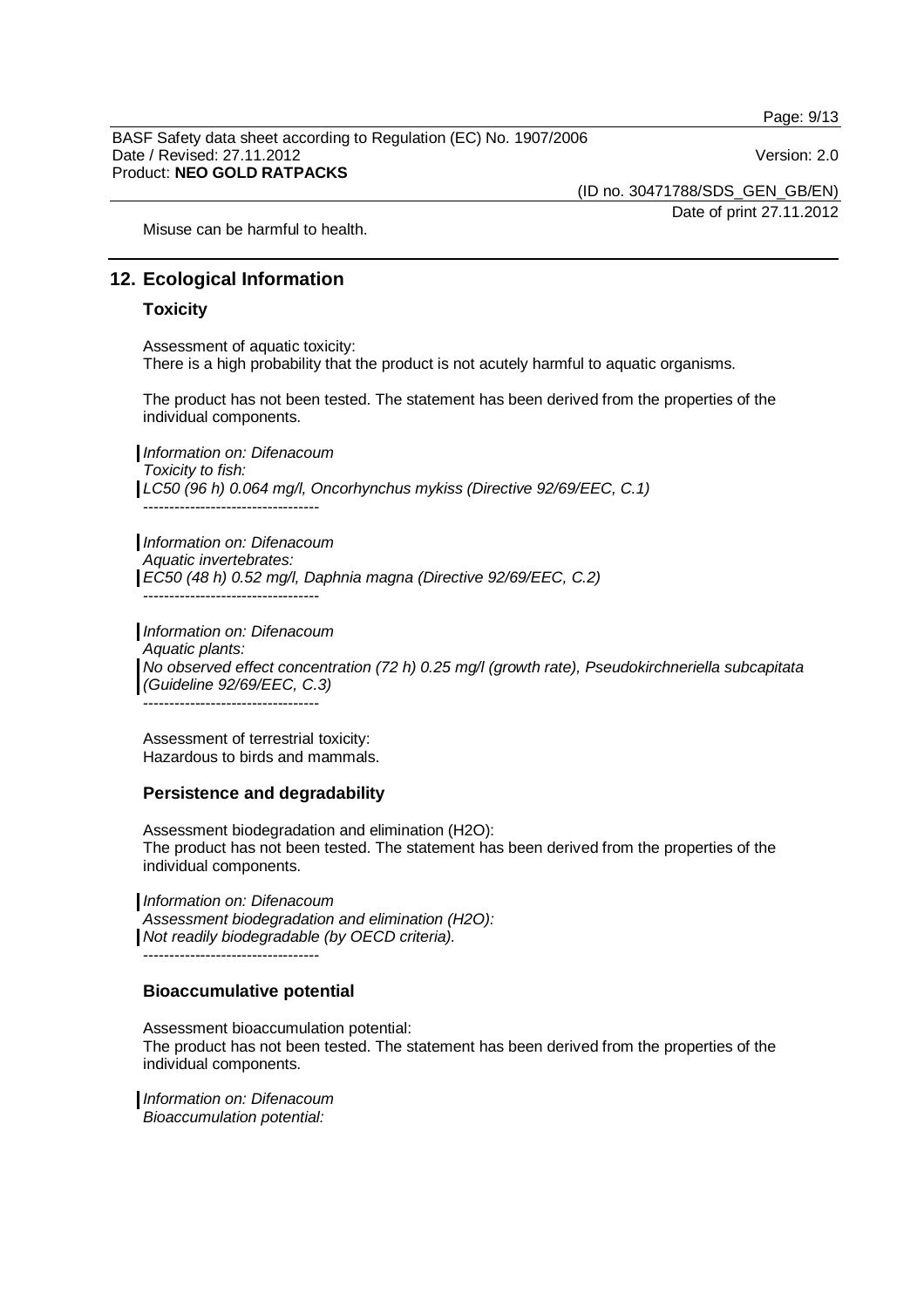Page: 10/13

BASF Safety data sheet according to Regulation (EC) No. 1907/2006 Date / Revised: 27.11.2012 Version: 2.0 Product: **NEO GOLD RATPACKS** 

(ID no. 30471788/SDS\_GEN\_GB/EN)

Date of print 27.11.2012

*Because of the n-octanol/water distribution coefficient (log Pow) accumulation in organisms is possible.* 

----------------------------------

## **Mobility in soil (and other compartments if available)**

Assessment transport between environmental compartments: The product has not been tested. The statement has been derived from the properties of the individual components.

*Information on: Difenacoum Assessment transport between environmental compartments:* Following exposure to soil, adsorption to solid soil particles is probable, therefore contamination of *groundwater is not expected.* ----------------------------------

**Results of PBT and vPvB assessment** 

The product contains a potential PBT substance.

The product contains a potential vPvB substance.

*Information on: Difenacoum*  Fulfills the criteria for PBT and vPvB *----------------------------------* 

#### **Other adverse effects**

The product does not contain substances that are listed in Annex I of Regulation (EC) 2037/2000 on substances that deplete the ozone layer.

#### **Additional information**

Other ecotoxicological advice: Must not be discharged into the environment.

# **13. Disposal Considerations**

#### **Waste treatment methods**

Must be disposed of or incinerated in accordance with local regulations.

This product and any uncleaned containers must be disposed of as hazardous waste in accordance with the 2005 Hazardous Waste Regulations and amendments (United Kingdom)

Contaminated packaging:

Contaminated packaging should be emptied as far as possible and disposed of in the same manner as the substance/product.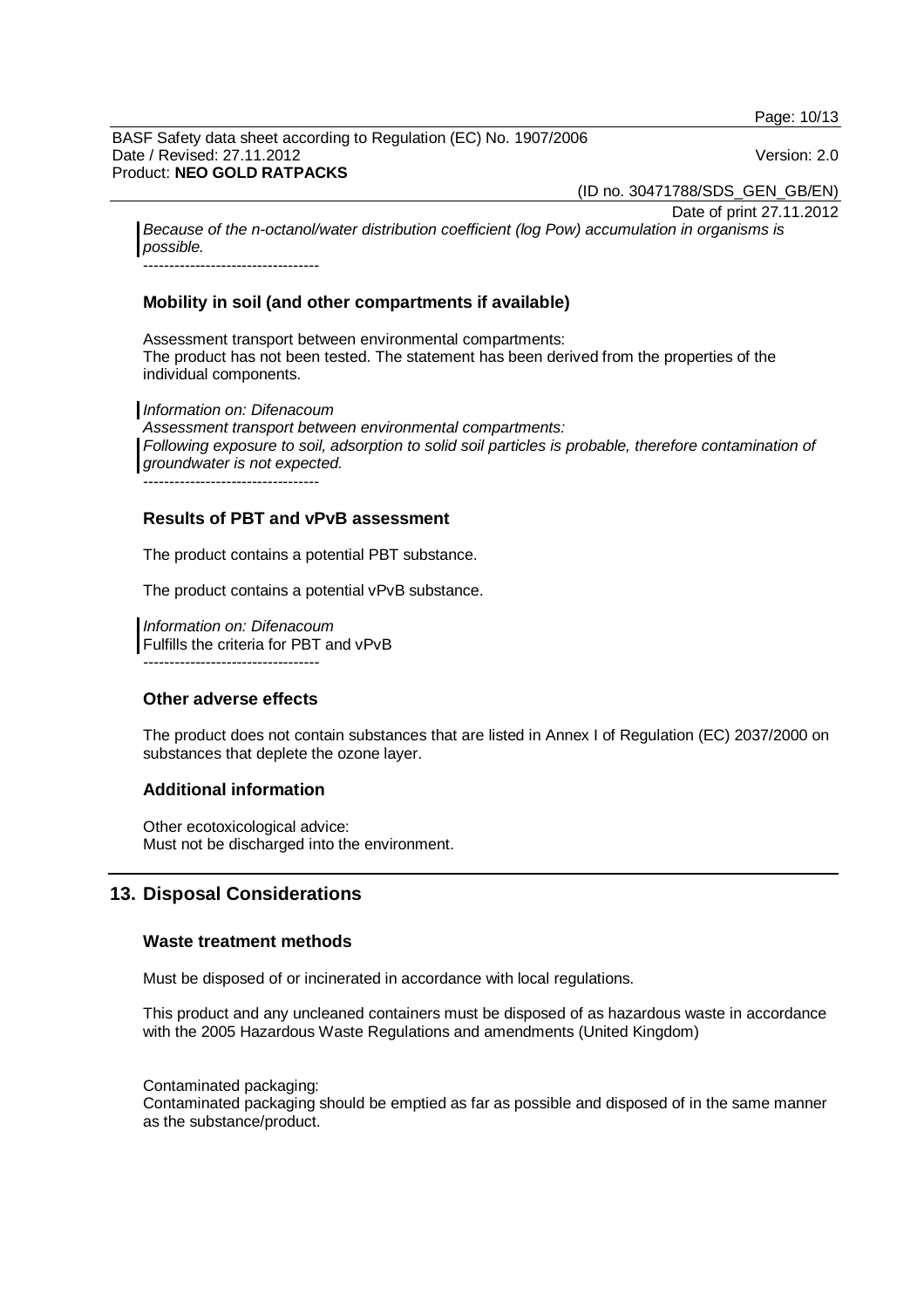Page: 11/13

BASF Safety data sheet according to Regulation (EC) No. 1907/2006 Date / Revised: 27.11.2012 <br>
Version: 2.0 Product: **NEO GOLD RATPACKS** 

(ID no. 30471788/SDS\_GEN\_GB/EN)

Date of print 27.11.2012

# **14. Transport Information**

#### **Land transport**

ADR

| UN number:<br>UN proper shipping name:<br>Transport hazard class(es):<br>Packing group:<br>Environmental hazards:<br>Special precautions for<br>user                                            | Not classified as a dangerous good under transport regulations<br>Not applicable<br>Not applicable<br>Not applicable<br>Not applicable<br>Not applicable<br>None known                  |
|-------------------------------------------------------------------------------------------------------------------------------------------------------------------------------------------------|-----------------------------------------------------------------------------------------------------------------------------------------------------------------------------------------|
| <b>RID</b>                                                                                                                                                                                      |                                                                                                                                                                                         |
| UN number:<br>UN proper shipping name:<br>Transport hazard class(es):<br>Packing group:<br>Environmental hazards:<br>Special precautions for<br>user                                            | Not classified as a dangerous good under transport regulations<br>Not applicable<br>Not applicable<br>Not applicable<br>Not applicable<br>Not applicable<br>None known                  |
| <b>Inland waterway transport</b><br><b>ADN</b>                                                                                                                                                  |                                                                                                                                                                                         |
| UN number:<br>UN proper shipping name:<br>Transport hazard class(es):<br>Packing group:<br>Environmental hazards:<br>Special precautions for<br>user<br>Transport in inland<br>waterway vessel: | Not classified as a dangerous good under transport regulations<br>Not applicable<br>Not applicable<br>Not applicable<br>Not applicable<br>Not applicable<br>None known<br>Not evaluated |

#### **Sea transport**

IMDG

|                                            | Not classified as a dangerous good under transport regulations |
|--------------------------------------------|----------------------------------------------------------------|
| UN number:                                 | Not applicable                                                 |
| UN proper shipping name:                   | Not applicable                                                 |
| Transport hazard class(es): Not applicable |                                                                |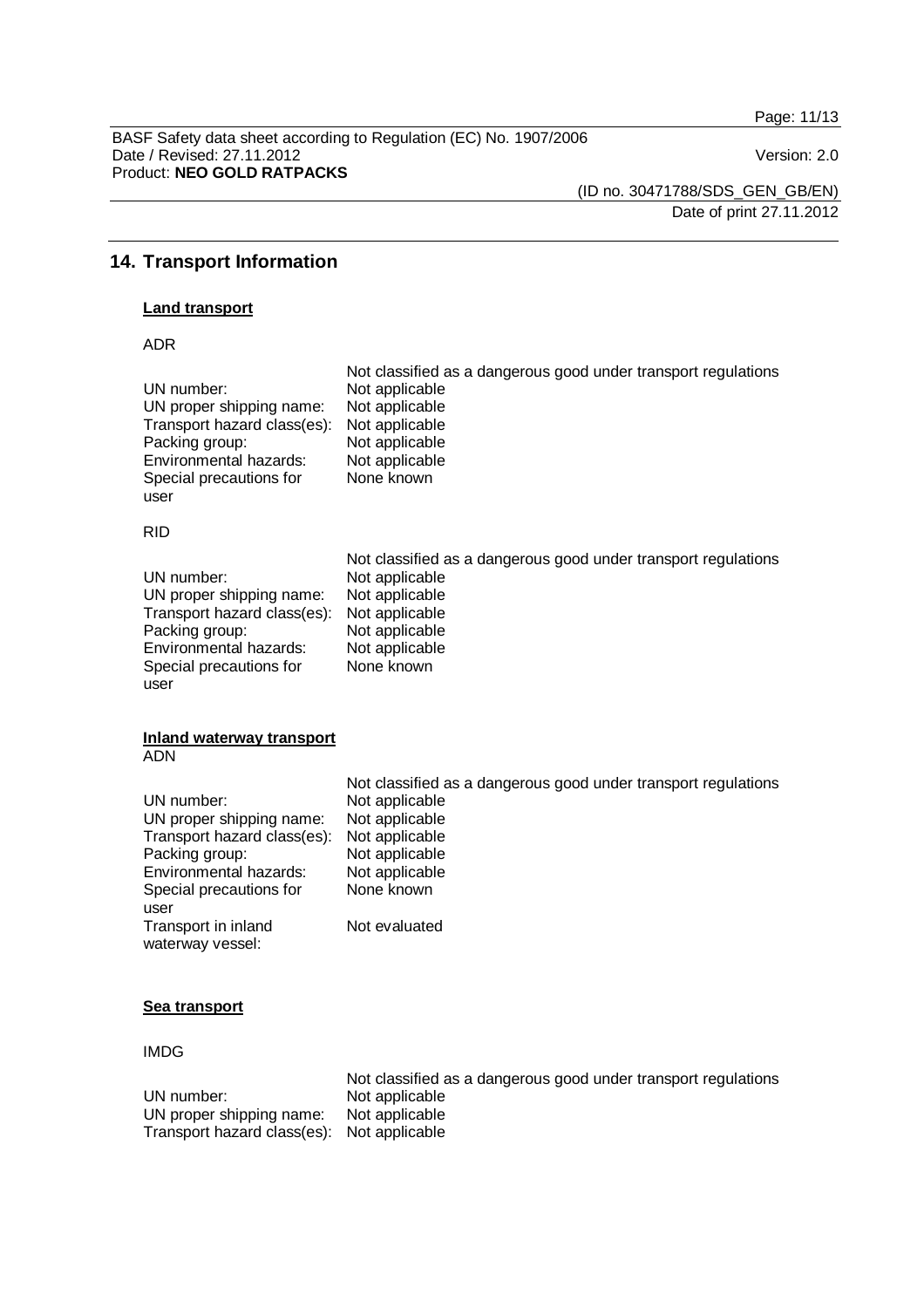Page: 12/13

BASF Safety data sheet according to Regulation (EC) No. 1907/2006 Date / Revised: 27.11.2012 **Date / Revised: 27.11.2012** Version: 2.0 Product: **NEO GOLD RATPACKS** 

(ID no. 30471788/SDS\_GEN\_GB/EN)

Date of print 27.11.2012

Packing group: Not applicable<br>
Environmental hazards: Not applicable Environmental hazards: Special precautions for user None known

#### **Air transport**

#### IATA/ICAO

|                             | Not classified as a dangerous good under transport regulations |
|-----------------------------|----------------------------------------------------------------|
| UN number:                  | Not applicable                                                 |
| UN proper shipping name:    | Not applicable                                                 |
| Transport hazard class(es): | Not applicable                                                 |
| Packing group:              | Not applicable                                                 |
| Environmental hazards:      | Not applicable                                                 |
| Special precautions for     | None known                                                     |
| user                        |                                                                |

#### **Transport in bulk according to Annex II of MARPOL73/78 and the IBC Code**

| Regulation:         | Not evaluated |
|---------------------|---------------|
| Shipment approved:  | Not evaluated |
| Pollution name:     | Not evaluated |
| Pollution category: | Not evaluated |
| Ship Type:          | Not evaluated |

# **15. Regulatory Information**

## **Safety, health and environmental regulations/legislation specific for the substance or mixture**

To avoid risks to man and the environment, comply with the instructions for use. The data should be considered when making any assessment under the Control of Substances Hazardous to Health Regulations (COSHH), and related guidance, for example, 'COSHH Essentials' (United Kingdom).

#### **Chemical Safety Assessment**

Advice on product handling can be found in sections 7 and 8 of this safety data sheet.

## **16. Other Information**

For proper and safe use of this product, please refer to the approval conditions laid down on the product label.

If you have any queries relating to this MSDS, it's contents or any other product safety related questions, please write to the following e-mail address: product-safety-north@basf.com